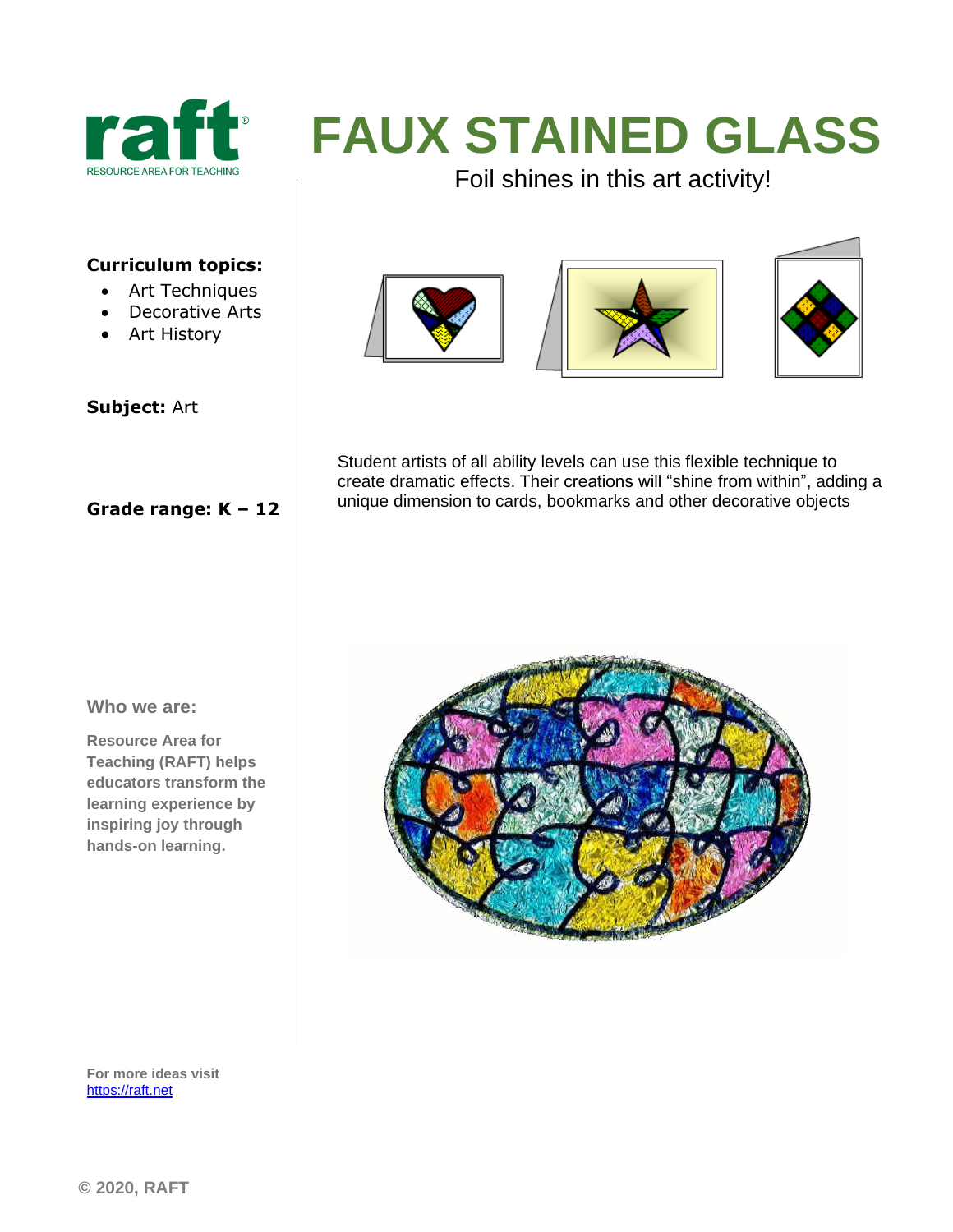# **Materials required per student**

- White cardstock, 8.5" x 11" (x1)
- Colored cardstock equivalent to 4  $\frac{1}{4}$ " x 5.5" (x1)
- Transparency,  $4 \frac{1}{4}$  x 5.5" (x1)
- Foil, shiny
- Double-stick tape or other tape (not included)
- **Set-Up**

• Scissors (not included)

- Permanent marker, black (not included)
- Colored permanent markers (not included)



Cut the cardstock into four frames and/or folded card. Hand cut an opening in each frame (see stars above). **1**



Cut the transparency into four pieces with sharp scissors. Make the pieces large enough to cover the openings in the frames.

### **To do and notice**



- Some transparencies are smooth on both sides while others have a smooth and a rough side. Place a piece of transparency **on top** of a frame. Make sure the **smooth** side of the transparency is **face**-**up**. **1**
- Use a black permanent marker to draw thick lines on the **smooth** side of the transparency (above left). Add your name or initials on this side, so if transparency falls you will know which side is black. Let the lines dry. The lines represent the "leaded" dividers in the stained glass. They can be parallel or intersecting. Simple curves or other designs can also be used. **2**
- Place the frame right side down. Place the transparency **black** side down on top of the frame. Attach the transparency to the frame with the double-stick tape (above right) or tape transparency edges to cardstock. **3**
- Color in the design on the rough side/back side of the transparency using colored permanent markers (above right). Tip: Using black on one side and colored markers on the back helps to keep your marker tips cleaner. Test markers on a scrap of transparency material to make sure they will work. **4**



- Foil has a dull side and a shiny side. Discover which side reflects more light. Lightly crumple a piece of foil slightly larger than the cut-out. Then carefully open and lightly flatten the foil without tearing it. It will be bumpy. Make sure the shiny side of the foil is facing the frame. Use doublestick tape to attach the foil to the back of the transparency, or tape foil edges down. The transparency will be sandwiched between the foil and frame (see below). Trim off any excess material extending beyond the end of the frame. Then flip the unit over and see the image shine! **5**
- Optional: Cut an 8.5" x 11" piece of cardstock in half. Cut and fold one half in half again to make a note card. Mount the finished artwork on the front of the card using double-stick tape. Decorate the frame if desired (see title page). **6**

Foil Transparency -Frame